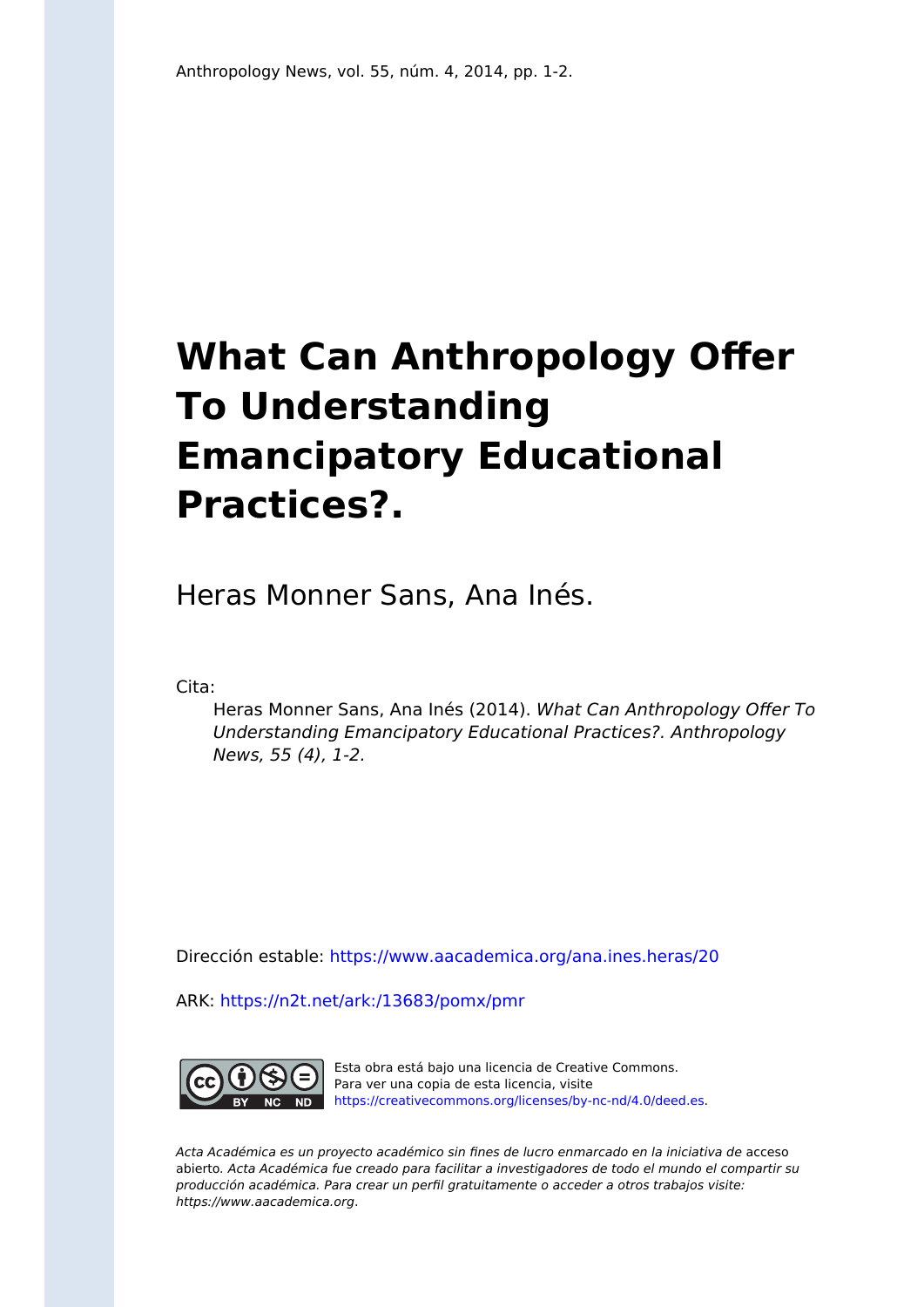## [OTRA ECONOMÍA AND ANTHROPOLOGY](http://www.anthropology-news.org/index.php/tag/otra-economia-and-anthropology/) **[What Can Anthropology Offer](http://www.anthropology-news.org/index.php/2014/04/09/what-can-anthropology-offer-to-understanding-emancipatory-educational-practices/)  [To Understanding](http://www.anthropology-news.org/index.php/2014/04/09/what-can-anthropology-offer-to-understanding-emancipatory-educational-practices/)  [Emancipatory Educational](http://www.anthropology-news.org/index.php/2014/04/09/what-can-anthropology-offer-to-understanding-emancipatory-educational-practices/)  [Practices?](http://www.anthropology-news.org/index.php/2014/04/09/what-can-anthropology-offer-to-understanding-emancipatory-educational-practices/)**

Ana Inés Heras

## **A View From South America**

[In my last column I](http://www.anthropology-news.org/index.php/2014/03/28/emancipatory-educational-processes/) described some characteristics associated to emancipatory education as a perspective.

I also stated that this is a long tradition in Latin America and has endured over time, even though the political scenario in many of our countries has made it difficult for the inheritance to pass along, due to the severe effects of military dictatorships during the 70´s and 80´s in our region that directly attacked it.

As way of providing context, there were important initiatives during the end of the XIX century and the beginning of the XX in Argentina and Uruguay, where social movements (eg, workers´ cooperatives or immigrant mutual aid associations) and political organizations and parties (eg, communists, socialists and anarchists) focused on promoting distinctive educational practices (see [Imen, 2012\)](http://www.centrocultural.coop/blogs/cooperativismo/2013/02/01/una-pedagogia-para-la-solidaridad/).

Their aim was two-fold:

- To promote access to education (in this line they supported access to literacy as a human right).

To understand education as part of a more comprehensive action upon society (they aimed at actively incorporating critical learning to foster meaningful change, oriented by justice).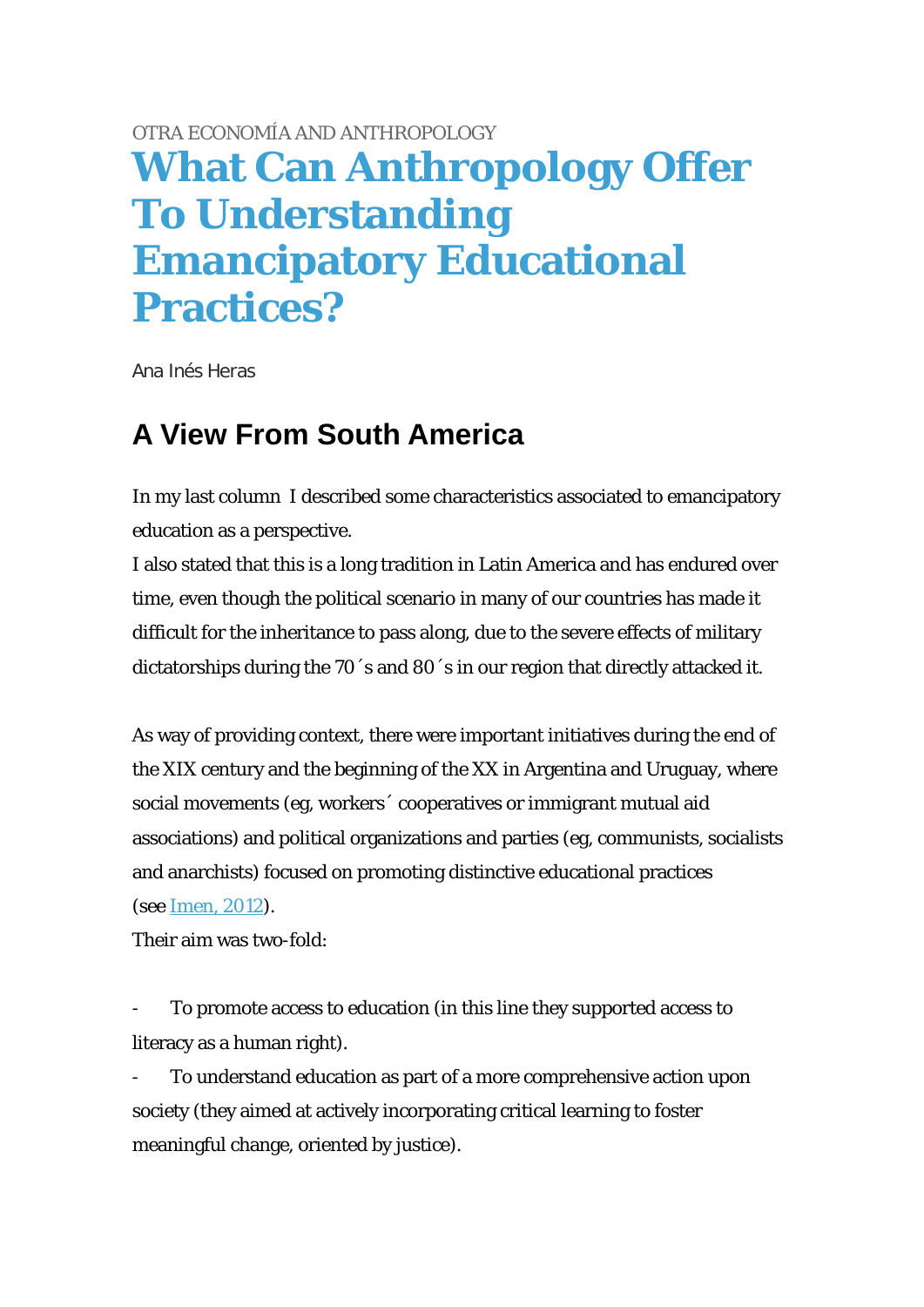This is a tradition that has lived through the XXI century in South America at specific types of schools, such as the Bachilleratos Populares, Schools run as Cooperatives of Workers, *Escuelas de gestión social*, and Locally Situated Educational Experiences run by Social Movements (see [Sverdlick y Costas,](http://www.fceia.unr.edu.ar/geii/maestria/DoraBibliografia/UT.%204/Sverdlick.Bachilleratos%20populares.pdf) [2008\)](http://www.fceia.unr.edu.ar/geii/maestria/DoraBibliografia/UT.%204/Sverdlick.Bachilleratos%20populares.pdf).



A composite image of the Western hemisphere of the Earth. Image courtesy NASA and wikicommons

There is also a body of anthropologically oriented research focused on these educational experiences. For example, Roberto de Elisalde has coordinated a three-book series on "Movimientos Sociales and Education" on experiences in Brazil, Argentina and Uruguay. The first book focuses on "Theory and history of Popular Education", the second on "Workers and Education: from union strategies to social movement action" and the third one analyzes ["Social](http://www.isbnargentina.org.ar/portal/detallesLibro.aspx?codigo=381115) [movements, popular education and self-managed, self-governed work-spaces](http://www.isbnargentina.org.ar/portal/detallesLibro.aspx?codigo=381115)" (compilations published in 2009, 2011 and 2013 respectively). From an interdisciplinary perspective (i.e., education, social psychology, anthropology, sociology and political science), the authors have documented and analyzed the differences and commonalities of the educational devices created at these settings.

The work of [Javier García i](http://ica.institutos.filo.uba.ar/seanso/pae/boletin/numeros/n03/bae_n03r04.pdf)s looking at Bachilleratos Populares in Buenos Aires, Argentina. He is contrasting his anthropological approach with research being conducted by other colleagues in similar school settings for he finds that building ["autonomous collective thinking and practice" in the Bachilleratos is an](http://ica.institutos.filo.uba.ar/seanso/pae/boletin/numeros/n02/bae_n02a02.pdf) [every-day tension:](http://ica.institutos.filo.uba.ar/seanso/pae/boletin/numeros/n02/bae_n02a02.pdf) students and teachers find themselves many times reproducing a logic that contradicts the Bachillerato´s orientation, and yet they try to interrogate their practice once and again. What is still at debate, García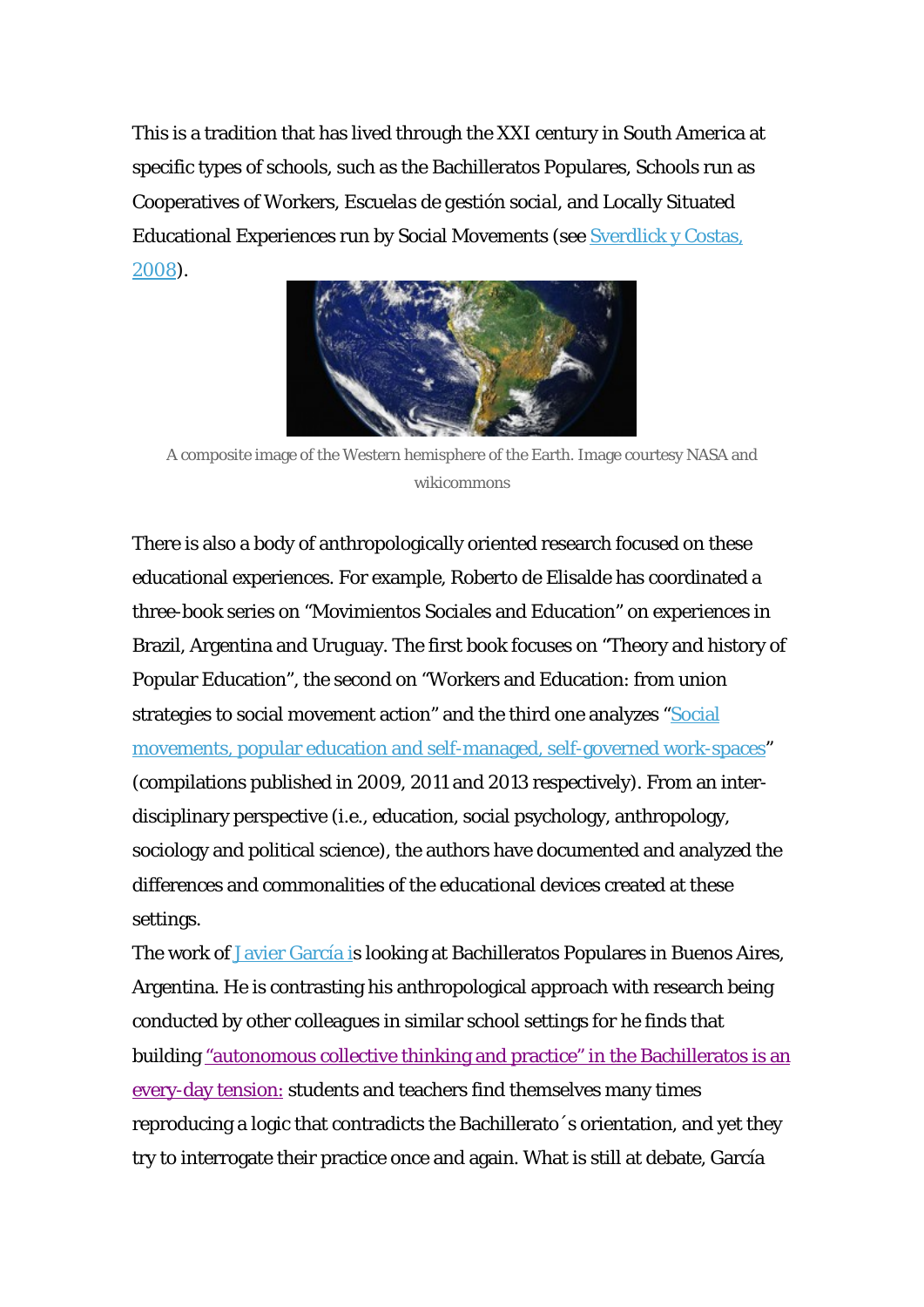points out, is whether what students and teachers call *autonomy* at the Bachilleratos is currently promoting a different type of *educated collective and individual subject* or not, and exactly how (which is also the center of anthropological research being conducted by [Andrada](http://www.teses.usp.br/teses/disponiveis/47/47134/tde-04072013-121257/pt-br.php) in Brazil). García´s fieldwork (as it can be read from notes directly portrayed in his publications) and analysis also show some characteristics, indeed novel if these Bachilleratos were to be compared to other schools: that there are specific times and spaces where pedagogical practice is discussed (both by teachers and students together in assembly type configuration), and that there is a struggle to analyze how the state-bureaucratic logic may or may not be impacting their school work (same findings can be read in the work of Álvarez 2014, unpublished MA Thesis and in [Bachillerato Arbolito´s members words](http://200.110.137.61/wp/?p=1598)).



Círculo de aprendizaje / Cultural Circle at Unión Solidaria de Trabajadores. Photo courtesy Ana Heras

In line with the idea that *emancipatory education* has a long tradition in South America we can also mention the work of some key educators (in Argentina, Uruguay, Colombia and Brazil for example) at public schools during the second half of the XX century. For example, in Uruguay, the work of [Jesualdo Sosa](http://www.quehacer.com.uy/Uruguay/Jesualdo/jesualdo_vida_obra.htm) at public rural schools was key in developing a [pedagogy based on critically](http://www.youtube.com/watch?v=A4ZQjYLXuFw) [examining the world, researching it, and constructing evidence-based](http://www.youtube.com/watch?v=A4ZQjYLXuFw) [knowledge.](http://www.youtube.com/watch?v=A4ZQjYLXuFw) He, as other of his colleagues in Argentina, such as [Olga](http://www.irice-conicet.gov.ar/cossettini/) [Cossettini](http://www.irice-conicet.gov.ar/cossettini/) and [Luis Iglesias](http://audiovisuales.infd.edu.ar/sitio/index.cgi?wid_seccion=1&wid_item=5), also pursued educational methods based on critically examining the world, posing questions, supporting students to search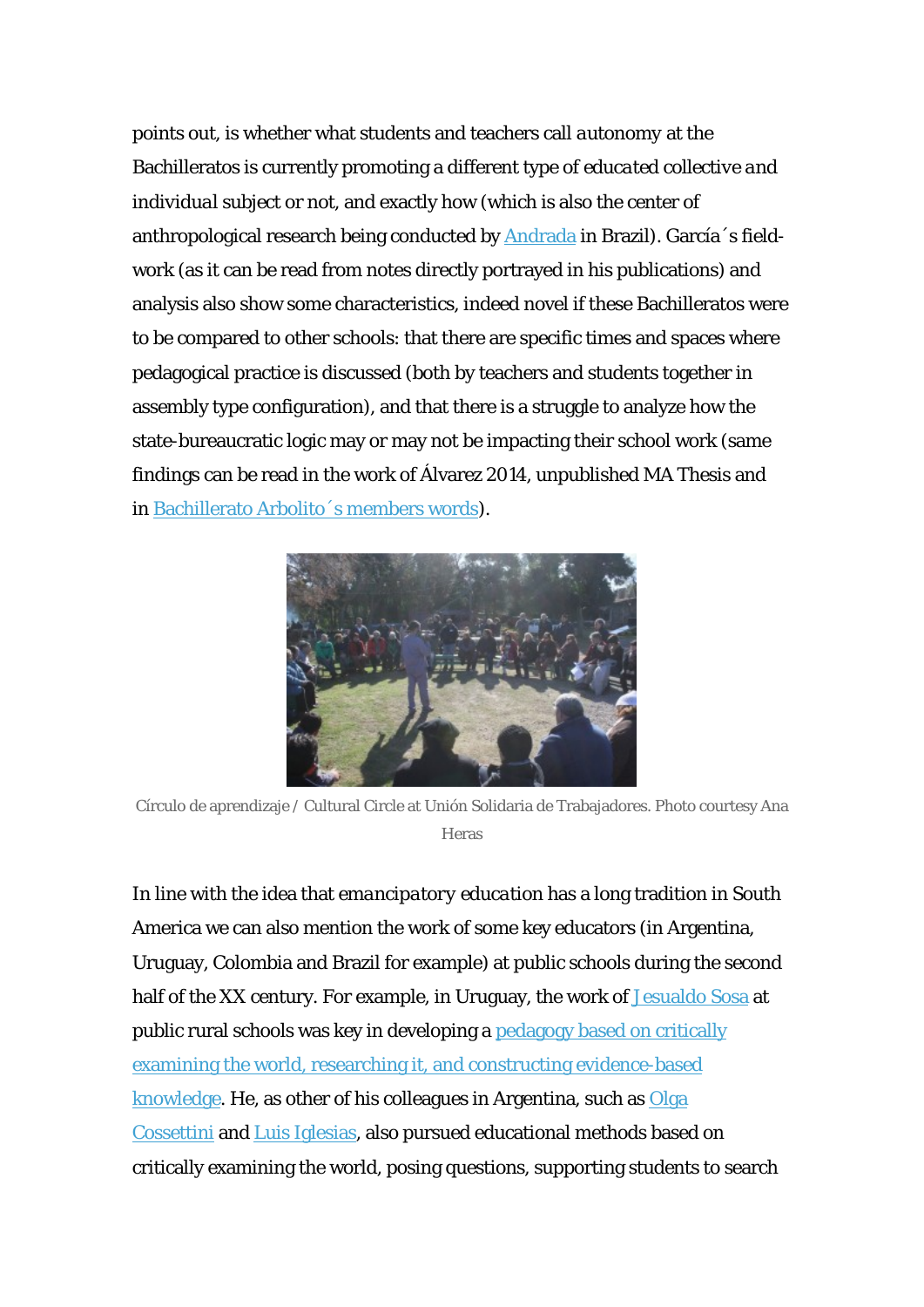for evidence and contrasting it, and establishing ways in which all these learning processes could be shared with other students and teachers (a collective conception of learning). As other important teachers of his time, Jesualdo published his work (he wrote books and essays between 1927 and 1974) because he believed in making public his teaching methods, which in turn, were based on research on his own practice. All these educators can be said to have an anthropological angle on their work and analysis of what they did, for they sought to make the familiar strange, to interrogate common sense and everyday school practice, and to foster a way of understanding school work that was related to larger contextual cultural patterns.



Construyamos la igualdad. Poster at Escuela Isauro Arancibia. Photo courtesy Ana Heras

This tradition can still be recognized nowadays. [Marta Marucco and a team of](http://www.centrocultural.coop/blogs/practicaseducativas/) [educators](http://www.centrocultural.coop/blogs/practicaseducativas/) at the [Cultural Center for Cooperation in Argentina](http://pedagogiaemancipatoria.wordpress.com/2013/12/13/primer-balance-del-encuentro/) are currently examining this line of work. Another key example is the work of [Mariana Paula](http://200.110.137.61/wp/?p=1574) [Dosso](http://200.110.137.61/wp/?p=1574) who has studied the work of a collective team of teachers, one principal, and several other education related professionals, to create a public school to attend the needs of children and youth who have been expelled from other school contexts. She analyzes this school over time, identifying the changes that took place over 15 years of practice (1998-2014).